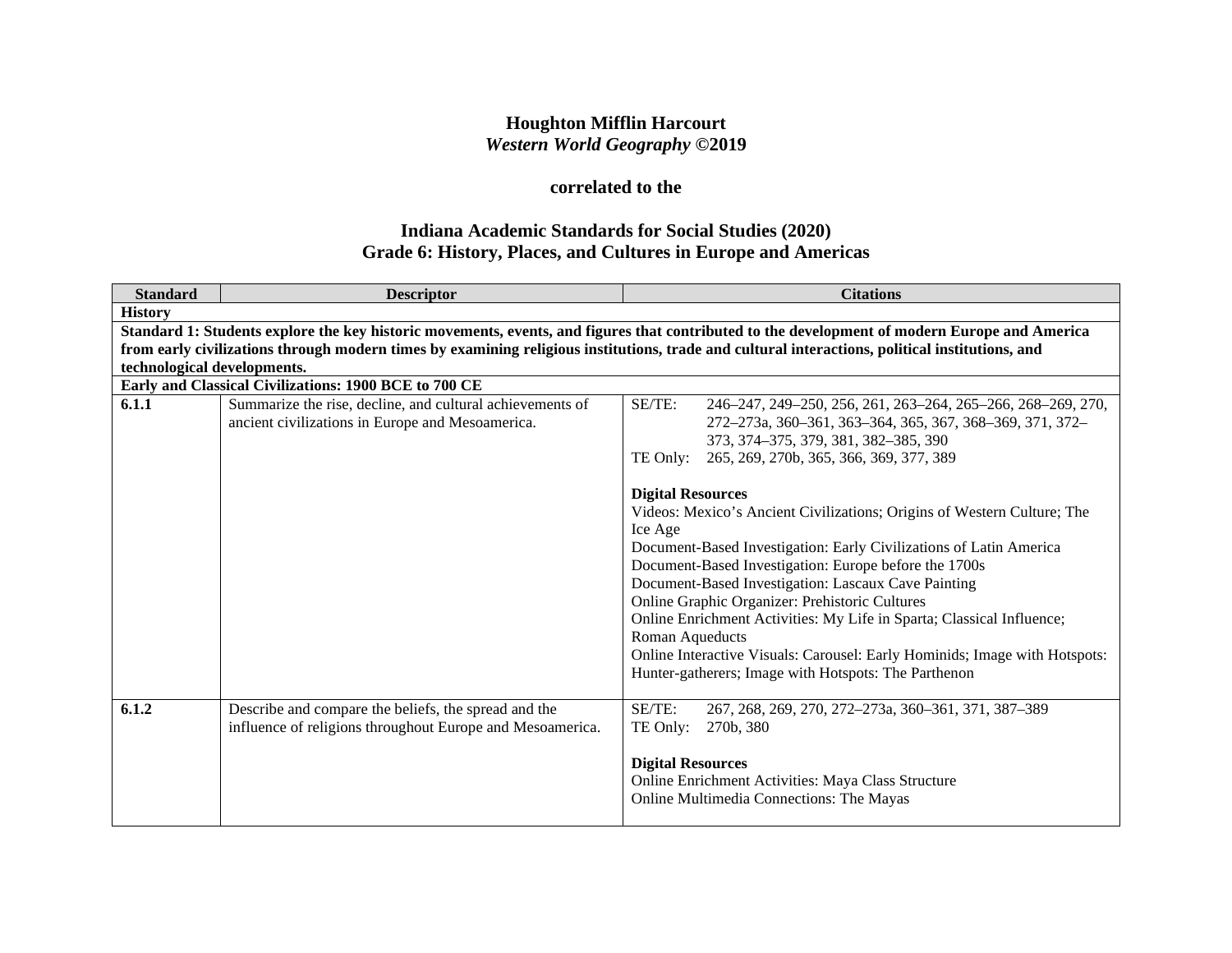| <b>Standard</b> | <b>Descriptor</b>                                                                                                                                        | <b>Citations</b>                                                                                                                                                                                                                                                                                                                                                                                                                                                                                                                                                        |
|-----------------|----------------------------------------------------------------------------------------------------------------------------------------------------------|-------------------------------------------------------------------------------------------------------------------------------------------------------------------------------------------------------------------------------------------------------------------------------------------------------------------------------------------------------------------------------------------------------------------------------------------------------------------------------------------------------------------------------------------------------------------------|
|                 | Medieval Period: 400 AD/CE - 1500 AD/CE                                                                                                                  |                                                                                                                                                                                                                                                                                                                                                                                                                                                                                                                                                                         |
| 6.1.3           | Explain the continuation and contributions of Eastern Roman<br>Empire (Byzantine Empire) after the fall of the Western<br>Roman Empire.                  | SE/TE:<br>391, 392-393, 394-395, 395a<br>TE Only:<br>392, 393, 394<br><b>Digital Resources</b><br>Online Enrichment Activities: Interviewing Justinian; Byzantine<br>Architecture<br>Online Graphic Organizer: The Byzantine Empire<br>Online Interactive Visuals: Image with Hotspots: View of Constantinople<br>Document-Based Investigation: The Code of Justinian                                                                                                                                                                                                   |
| 6.1.4           | Identify and explain the development and organization of<br>political, cultural, social and economic systems in Europe and<br>the Americas.              | SE/TE:<br>396, 397, 398-399, 400, 401, 402<br>TE Only:<br>397, 401<br><b>Digital Resources</b><br>Online Enrichment Activities: Medieval Towns and Cities<br>Document-Based Investigation: Europe before the 1700s<br>Document-Based Investigation: Magna Carta<br>Online Graphic Organizer: The Middle Ages<br>Online Interactive Visuals: Image with Hotspots: Religious Authority in the<br>Roman Catholic Church; Image with Hotspots: Gothic Architecture: Notre<br>Dame Cathedral; Image Compare: Feudal Relationships; Image with<br>Hotspots: Life on the Manor |
| 6.1.5           | Analyze the diverse points of view and interests of those<br>involved in the Crusades and give examples of the changes<br>brought about by the Crusades. | SE/TE:<br>361, 396, 397, 398<br>TE Only:<br>399<br><b>Digital Resources</b><br>Video: The Strange Story of the Children's Crusade<br>Online Graphic Organizer: The Middle Ages<br>Online Interactive Maps: The Crusades, 1096-1204                                                                                                                                                                                                                                                                                                                                      |
| 6.1.6           | Identify trade routes and discuss their impact on the rise of<br>cultural centers and trade cities in Europe and Mesoamerica.                            | SE/TE:<br>394-395, 401, 402, 403, 404, 406<br>401, 402, 403, 407<br>TE Only:<br><b>Digital Resources</b><br>Online Interactive Maps: Major Trade Routes, 1350-1500                                                                                                                                                                                                                                                                                                                                                                                                      |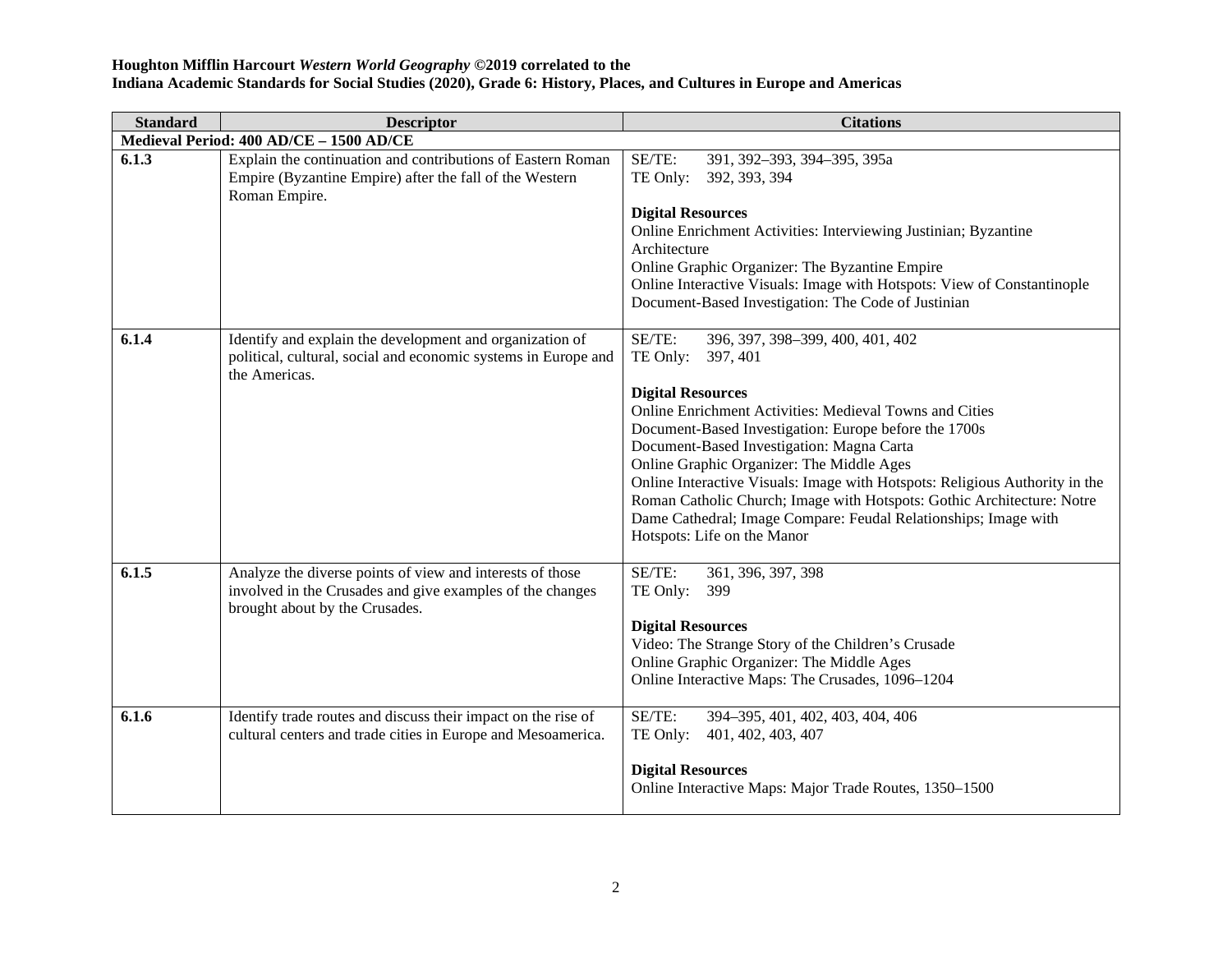| <b>Standard</b> | <b>Descriptor</b>                                                                                                                                                                                                                    | <b>Citations</b>                                                                                                                                                                                                                                                                                                                                                                                                       |
|-----------------|--------------------------------------------------------------------------------------------------------------------------------------------------------------------------------------------------------------------------------------|------------------------------------------------------------------------------------------------------------------------------------------------------------------------------------------------------------------------------------------------------------------------------------------------------------------------------------------------------------------------------------------------------------------------|
| 6.1.7           | Describe how the Black Death, along with economic,<br>environmental and social factors led to the decline of<br>medieval society.                                                                                                    | 402, 403, 404<br>SE/TE:<br>TE Only:<br>408<br><b>Digital Resources</b>                                                                                                                                                                                                                                                                                                                                                 |
|                 |                                                                                                                                                                                                                                      | <b>Online Enrichment Activities: Medieval Towns and Cities</b>                                                                                                                                                                                                                                                                                                                                                         |
|                 |                                                                                                                                                                                                                                      | Online Historical Source: Plague Literature: The Decameron<br>Online Interactive Visuals: Image with Hotspots: The Black Death                                                                                                                                                                                                                                                                                         |
| 6.1.8           | Compare the diverse perspectives, ideas, interests and people<br>that brought about the Renaissance in Europe.                                                                                                                       | SE/TE:<br>405, 406, 407, 408, 409<br>TE Only:<br>406, 408                                                                                                                                                                                                                                                                                                                                                              |
|                 |                                                                                                                                                                                                                                      | <b>Digital Resources</b><br>Online Enrichment Activities: Shakespearean Sonnets<br>Video: A Story about Printing<br>Document-Based Investigation: Europe before the 1700s<br>Document-Based Investigation: Luther's Ninety-Five Theses<br>Online Graphic Organizer: The Renaissance and Reformation<br>Online Interactive Maps: Major Trade Routes, 1350-1500<br>Online Interactive Visuals: Carousel: The Renaissance |
| 6.1.9           | Analyze the interconnections of people, places and events in<br>the economic, scientific and cultural exchanges of the<br>European Renaissance that led to the Scientific Revolution,<br>voyages of discovery and imperial conquest. | SE/TE:<br>409, 410, 414, 417, 419, 420, 421, 422, 426<br>TE Only:<br>409, 419, 420, 421, 424<br><b>Digital Resources</b><br>Document-Based Investigation: Luther's Ninety-Five Theses                                                                                                                                                                                                                                  |
|                 | Early Modern Era: 1500 CE to 1800 CE                                                                                                                                                                                                 |                                                                                                                                                                                                                                                                                                                                                                                                                        |
| 6.1.10          | Examine and explain the outcomes of European colonization<br>as it impacted the Americas including the cultural exchange<br>between Europe and the Americas.                                                                         | SE/TE:<br>414, 417, 419, 420, 421, 422, 429, 436<br>TE Only:<br>419, 429, 421, 424                                                                                                                                                                                                                                                                                                                                     |
|                 |                                                                                                                                                                                                                                      | <b>Digital Resources</b><br>Online Enrichment Activities: Age of Empires: European Discovery<br>Document-Based Investigation: History of Modern Europe<br>Document-Based Investigation: The Treatment of American Indians<br>Online Interactive Visuals: Image with Rich Media: The Caravel<br>Video: Christopher Columbus                                                                                             |
| 6.1.11          | Compare and contrast Spanish, Portuguese, French, and<br>British colonies in the Americas.                                                                                                                                           | SE/TE:<br>414, 420, 421, 422, 423, 425, 426<br>TE Only: 420, 421, 423, 424                                                                                                                                                                                                                                                                                                                                             |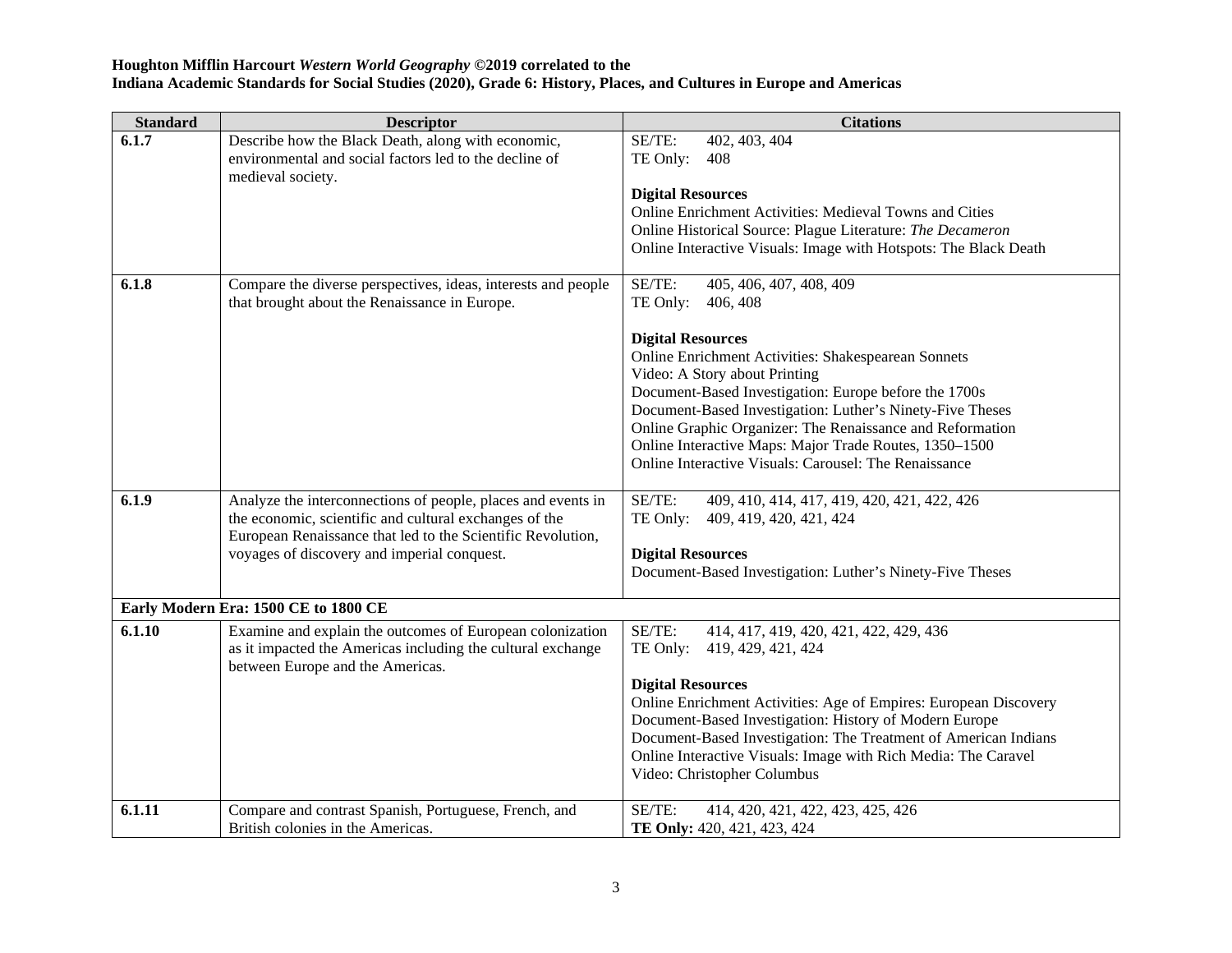| <b>Standard</b> | <b>Descriptor</b>                                                                                                                                                                                    | <b>Citations</b>                                                                                                                                                                                                                                                                                                                                                                                                                                     |
|-----------------|------------------------------------------------------------------------------------------------------------------------------------------------------------------------------------------------------|------------------------------------------------------------------------------------------------------------------------------------------------------------------------------------------------------------------------------------------------------------------------------------------------------------------------------------------------------------------------------------------------------------------------------------------------------|
|                 |                                                                                                                                                                                                      | <b>Digital Resources</b><br>Video: Christopher Columbus<br>Online Interactive Maps: European Empires in the Americas, 1700                                                                                                                                                                                                                                                                                                                           |
| 6.1.12          | Describe the Reformations and their effects on European and<br>American society.                                                                                                                     | SE/TE:<br>361, 405, 409, 410, 414, 416, 419<br>TE Only:<br>406, 407                                                                                                                                                                                                                                                                                                                                                                                  |
| 6.1.13          | Explain the origin and spread of scientific, political, and<br>social ideals associated with the Age of Enlightenment/Age<br>of Reason.                                                              | SE/TE:<br>414, 417, 418, 427, 430, 434<br>TE Only:<br>428, 429, 434<br><b>Digital Resources</b><br>Online Interactive Visuals: Carousel: Scientific Advances and Exploration;<br>Image with Text Slider: Key Enlightenment Ideas<br>Online Graphic Organizer: Science and Exploration; Political Change in<br>Europe<br>Video: Galileo's Telescope                                                                                                   |
| 6.1.14          | Describe the origins, developments and innovations of the<br>Industrial Revolution and explain the impact of these changes<br>brought about urbanization, changing role of women and<br>child labor. | SE/TE:<br>414, 415, 418, 429, 435, 436, 437, 438, 440<br>TE Only:<br>437, 439<br><b>Digital Resources</b><br><b>Online Enrichment Activities: Henry Bessemer</b><br>Video: The Industrial Revolution<br>Document-Based Investigation: History of Modern Europe<br>Document-Based Investigation: Suffragettes<br>Online Interactive Visuals: Image with Hotspots: A British Textile Factory<br>Online Interactive Graphs: Growth of Cities, 1800-1870 |
| 6.1.15          | Describe the impact of industrialization and urbanization on<br>the lives of individuals and on trade and cultural exchange<br>between Europe and the Americas and the rest of the world.            | SE/TE:<br>414, 429, 421, 436, 437, 438, 439, 440<br>TE Only:<br>437, 439<br><b>Digital Resources</b><br>Online Interactive Graphs: Growth of Cities, 1800-1870<br>Document-Based Investigation: Suffragettes                                                                                                                                                                                                                                         |
| 6.1.16          | Discuss the benefits and challenges related to the<br>development of a highly technological society.                                                                                                 | SE/TE:<br>414, 437, 438<br>TE Only:<br>438, 439                                                                                                                                                                                                                                                                                                                                                                                                      |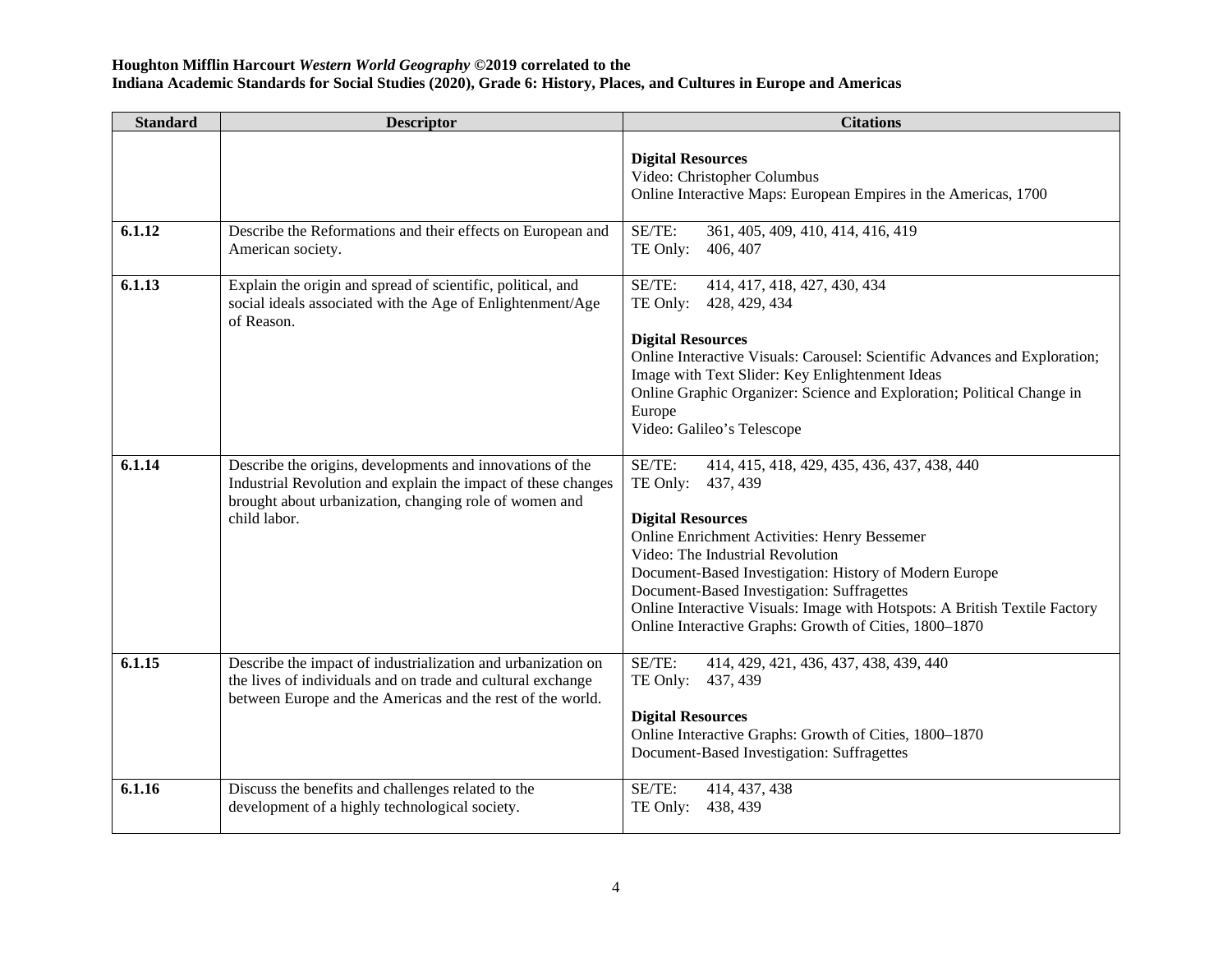| <b>Standard</b> | <b>Descriptor</b>                                                                                                                                    | <b>Citations</b>                                                                                               |
|-----------------|------------------------------------------------------------------------------------------------------------------------------------------------------|----------------------------------------------------------------------------------------------------------------|
|                 |                                                                                                                                                      | <b>Digital Resources</b>                                                                                       |
|                 |                                                                                                                                                      | Online Interactive Visuals: Image with Hotspots: A British Textile Factory                                     |
|                 |                                                                                                                                                      |                                                                                                                |
| 6.1.17          | Chronological Thinking, Historical Comprehension, Analysis, and Interpretation, Research<br>Create and compare timelines that identify major people, | SE/TE:<br>104, 255, 270, 372, 381                                                                              |
|                 | events and developments in the history of individual                                                                                                 | TE Only:<br>104, 388, 393                                                                                      |
|                 | civilizations and/or countries that comprise Europe and the                                                                                          |                                                                                                                |
|                 | Americas.                                                                                                                                            | <b>Digital Resources</b>                                                                                       |
|                 |                                                                                                                                                      | Online Interactive Timeline: Modern Conflicts of the United States                                             |
| 6.1.18          | Define and use the terms decade, century, and millennium,                                                                                            | 97, 99, 100, 107<br>SE/TE:                                                                                     |
|                 | and compare alternative ways that historical periods and eras                                                                                        | TE Only:<br>101                                                                                                |
|                 | are designated by identifying the organizing principles upon                                                                                         |                                                                                                                |
|                 | which each is based.                                                                                                                                 |                                                                                                                |
| 6.1.19          | Analyze cause-and-effect relationships, keeping in mind                                                                                              | SE/TE:<br>278, 280, 284, 290                                                                                   |
|                 | multiple causations, including the importance of individuals,                                                                                        |                                                                                                                |
|                 | ideas, human interests, beliefs and chance in history.                                                                                               |                                                                                                                |
|                 |                                                                                                                                                      |                                                                                                                |
| 6.1.20          | Differentiate between fact and interpretation in historical                                                                                          | SE/TE:<br>105, 125, 190, 203, 204, 209, 367                                                                    |
|                 | accounts and explain the meaning of historical passages by<br>identifying who was involved, what happened, where it                                  | TE Only:<br>196                                                                                                |
|                 | happened, and relating them to outcomes that followed and                                                                                            | <b>Digital Resources</b>                                                                                       |
|                 | gaps in the historical record.                                                                                                                       | Online Enrichment Activities: Hurricane Katrina                                                                |
|                 |                                                                                                                                                      |                                                                                                                |
| 6.1.21          | Form research questions and use a variety of information                                                                                             | SE/TE:<br>121, 188, 360                                                                                        |
|                 | resources to obtain, evaluate and present data on people,                                                                                            |                                                                                                                |
|                 | cultures and developments in Europe and the Americas.                                                                                                | <b>Digital Resources</b><br>History Video, 360                                                                 |
|                 |                                                                                                                                                      |                                                                                                                |
| 6.1.22          | Identify issues related to an historical event in Europe or the                                                                                      | SE/TE:<br>397, 398, 402, 403409, 410, 414, 417, 419, 420, 421, 422, 426                                        |
|                 | Americas and give basic arguments for and against that issue                                                                                         | TE Only:<br>399, 408, 409, 419, 420, 421, 424                                                                  |
|                 | utilizing the perspectives, interests and values of those                                                                                            |                                                                                                                |
|                 | involved.                                                                                                                                            | <b>Digital Resources</b>                                                                                       |
|                 |                                                                                                                                                      | Online Interactive Maps: The Crusades, 1096-1204<br>Online Historical Source: Plague Literature, The Decameron |
|                 |                                                                                                                                                      | Online Interactive Visuals: Image with Hotspots: The Black Death                                               |
|                 |                                                                                                                                                      | Document-Based Investigation: Luther's Ninety-Five Theses                                                      |
|                 |                                                                                                                                                      |                                                                                                                |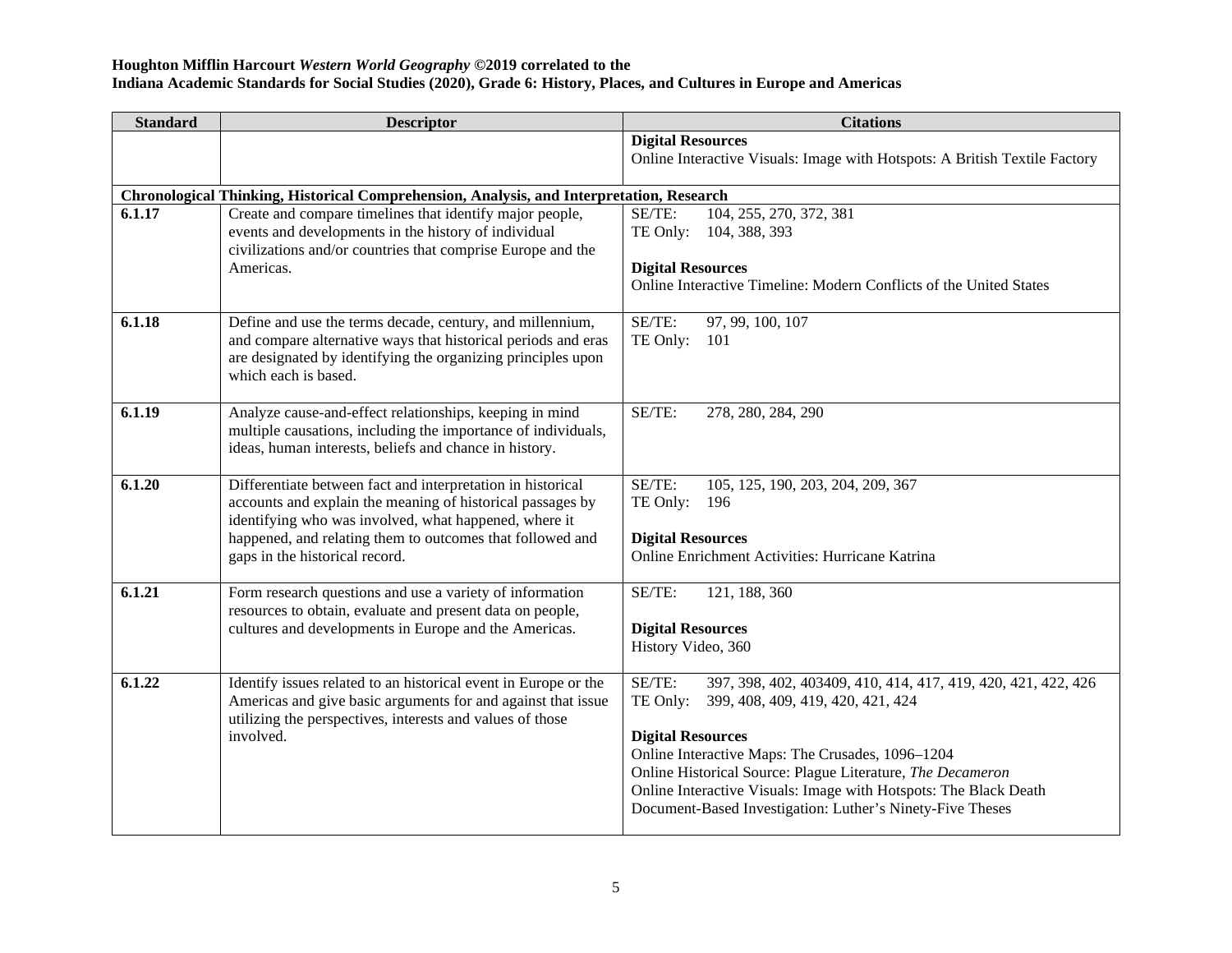| <b>Standard</b>                  | <b>Descriptor</b>                                                                                                             | <b>Citations</b>                                                                                                                                                                                                                                                                                                                                                                                                                                                                                                                                                |
|----------------------------------|-------------------------------------------------------------------------------------------------------------------------------|-----------------------------------------------------------------------------------------------------------------------------------------------------------------------------------------------------------------------------------------------------------------------------------------------------------------------------------------------------------------------------------------------------------------------------------------------------------------------------------------------------------------------------------------------------------------|
| 6.1.23                           | Using primary and secondary sources to examine an                                                                             | SE/TE:<br>94, 97, 127, 279, 322, 359, 362, 413, 463, 465                                                                                                                                                                                                                                                                                                                                                                                                                                                                                                        |
|                                  | historical account about an issue of the time, reconstruct the                                                                |                                                                                                                                                                                                                                                                                                                                                                                                                                                                                                                                                                 |
|                                  | literal meaning of the passages by identifying who was                                                                        | <b>Digital Resources</b>                                                                                                                                                                                                                                                                                                                                                                                                                                                                                                                                        |
|                                  | involved, what happened, where it happened, what events led                                                                   | Online Enrichment Activities: Joan of Arc and the Hundred Years' War                                                                                                                                                                                                                                                                                                                                                                                                                                                                                            |
|                                  | to these developments and what consequences or outcomes<br>followed.                                                          |                                                                                                                                                                                                                                                                                                                                                                                                                                                                                                                                                                 |
| <b>Civics and Government</b>     |                                                                                                                               |                                                                                                                                                                                                                                                                                                                                                                                                                                                                                                                                                                 |
|                                  | and the Americas and examine the rights and responsibilities of individuals in different political systems.                   | Standard 2: Students compare and contrast forms of government in different historical periods with contemporary political structures of Europe                                                                                                                                                                                                                                                                                                                                                                                                                  |
| <b>Foundations of Government</b> |                                                                                                                               |                                                                                                                                                                                                                                                                                                                                                                                                                                                                                                                                                                 |
| 6.2.1                            | Compare and contrast major forms of governments in Europe                                                                     | SE/TE:<br>128, 129, 131, 132, 133, 134, 137, 138                                                                                                                                                                                                                                                                                                                                                                                                                                                                                                                |
|                                  | and the Americas throughout history                                                                                           | TE Only:<br>- 138                                                                                                                                                                                                                                                                                                                                                                                                                                                                                                                                               |
| 6.2.2                            | Explain how the elements and foundations of Greek direct<br>democracy can be found in modern systems of government.           | <b>Digital Resources</b><br>Videos: Could You Pass the U.S. Citizenship Test?; Birth of Democracy<br>Module 4 Online Map Activity<br>Document-Based Investigation: Government and Citizenship<br>Module 4, Lesson 2 Enrichment Activities: Role of Bureaucracies in<br>Governments; The Rights of Individuals versus the Common Good<br>Online Interactive Tables: Modern Democracies<br>SE/TE:<br>134, 136, 137, 138, 145, 372, 375, 376<br>TE Only:<br>138<br><b>Digital Resources</b><br>Online Interactive Visuals: Image with Hotspots: Athenian Democracy |
|                                  |                                                                                                                               | Document-Based Investigation: Government and Citizenship                                                                                                                                                                                                                                                                                                                                                                                                                                                                                                        |
| 6.2.3                            | Explain how the elements and foundations of Roman<br>representative democracy are present in modern systems of<br>government. | SE/TE: 129, 137, 138, 145<br>TE Only: 138<br><b>Digital Resources</b><br>Document-Based Investigation: Government and Citizenship<br>Video: Birth of Democracy<br>Online Interactive Tables: Modern Democracies<br>Online Interactive Visuals: Image with Hotspots: Athenian Democracy                                                                                                                                                                                                                                                                          |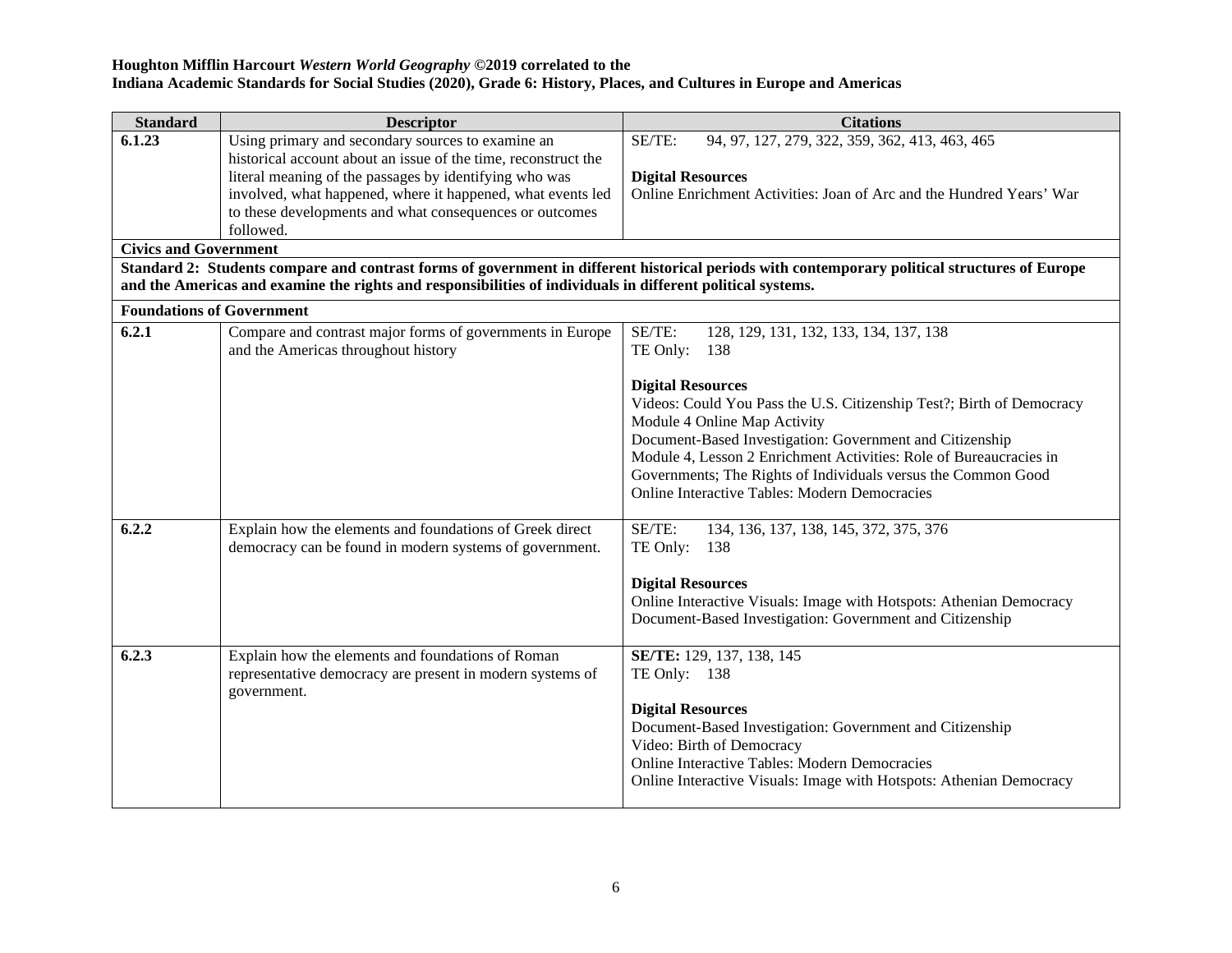| <b>Standard</b>                | <b>Descriptor</b>                                                                                                                                                                                                                       | <b>Citations</b>                                                                                                                                                                                                                                                                                                                                                                                                                                        |
|--------------------------------|-----------------------------------------------------------------------------------------------------------------------------------------------------------------------------------------------------------------------------------------|---------------------------------------------------------------------------------------------------------------------------------------------------------------------------------------------------------------------------------------------------------------------------------------------------------------------------------------------------------------------------------------------------------------------------------------------------------|
| 6.2.4                          | Examine key ideas of Magna Carta (1215), the Petition of<br>Right (1628), and the English Bill of Rights (1689) as<br>documents to place limits on the English monarchy and how<br>they have affected the shaping of other governments. | SE/TE:<br>131, 132, 134, 135, 136, 402, 404<br>TE Only:<br>134, 135<br><b>Digital Resources</b><br>Document-Based Investigation: Government and Citizenship<br>Document-Based Investigation: Europe before the 1700s<br>Document-Based Investigation: Magna Carta<br>Online Graphic Organizer: The Middle Ages                                                                                                                                          |
| 6.2.5                          | Define the term nation-state and describe the rise of nation-<br>states headed by monarchs in Europe from 1500 to 1700.                                                                                                                 | SE/TE:<br>139<br>TE Only:<br>139<br><b>Digital Resources</b><br>Online Interactive Chart: Process Steps: Systems of Government                                                                                                                                                                                                                                                                                                                          |
| <b>Functions of Government</b> |                                                                                                                                                                                                                                         |                                                                                                                                                                                                                                                                                                                                                                                                                                                         |
| 6.2.6                          | Discuss the impact of major forms of government in Europe<br>and the Americas on civil and human rights.                                                                                                                                | SE/TE:<br>129, 132, 133, 135, 136. 137, 142, 143, 144, 145<br>TE Only:<br>138, 143<br><b>Digital Resources</b><br>Module 4 Online Map Activity<br>Module 4, Lesson 2 Enrichment Activities: Role of Bureaucracies in<br>Governments; The Rights of Individuals versus the Common Good;<br>Responsibilities as Global Citizens<br>Document-Based Investigation: Government and Citizenship<br>Document-Based Investigation: A Plea for Children's Rights |
| 6.2.7                          | Identify and describe the functions of international political<br>organizations in the world today.                                                                                                                                     | SE/TE: 131, 132, 133, 134, 136<br>TE Only: 141<br><b>Digital Resources</b><br>Document-Based Investigation: Government and Citizenship<br>Document-Based Investigation: The Charter of the United Nations                                                                                                                                                                                                                                               |
| <b>Roles of Citizens</b>       |                                                                                                                                                                                                                                         |                                                                                                                                                                                                                                                                                                                                                                                                                                                         |
| 6.2.8                          | Define and compare citizenship and the citizen's role<br>throughout history in Europe and the Americas.                                                                                                                                 | SE/TE:<br>129, 131, 134, 136, 137, 138, 139<br>134, 138, 139<br>TE Only:<br><b>Digital Resources</b>                                                                                                                                                                                                                                                                                                                                                    |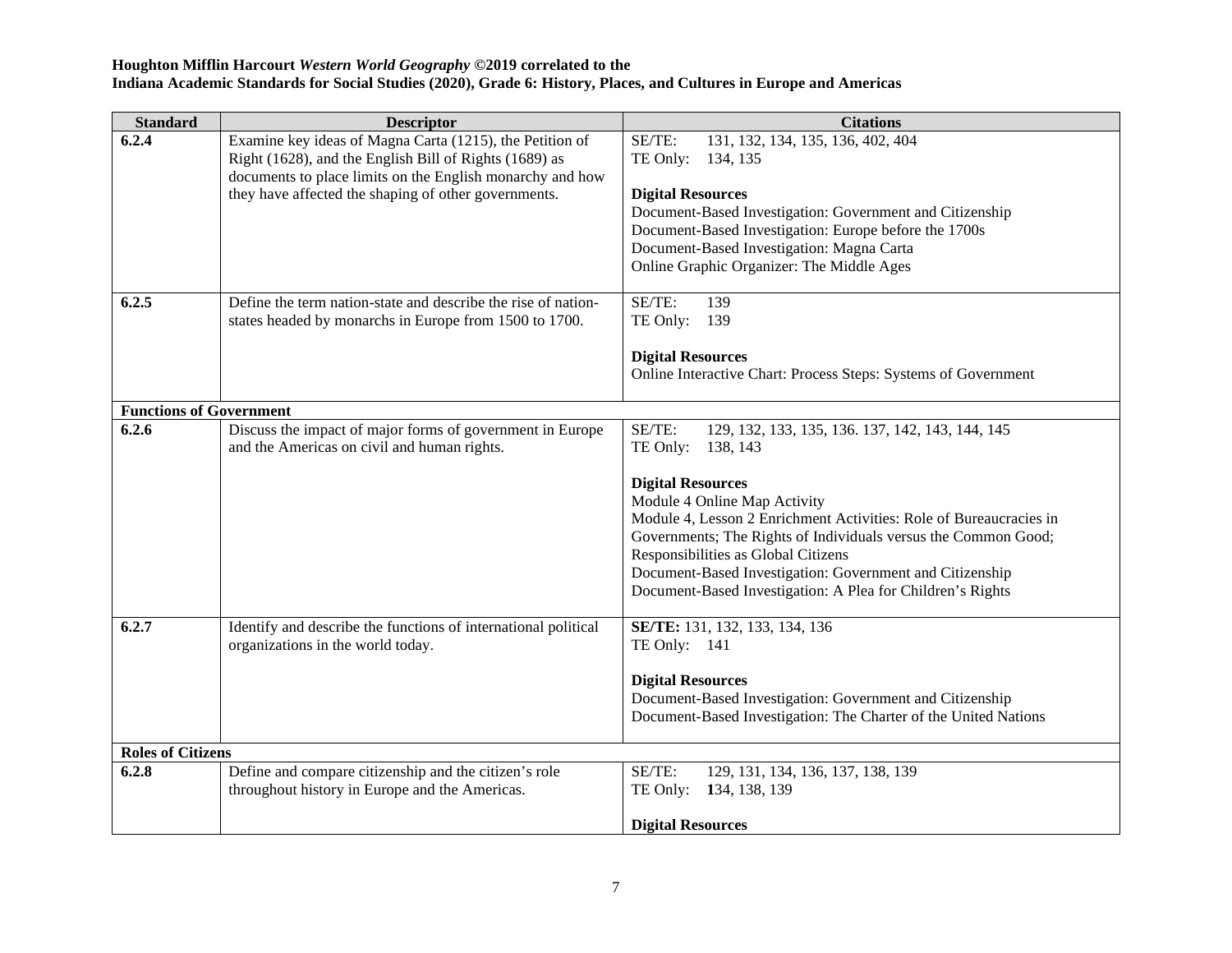| <b>Standard</b>            | <b>Descriptor</b>                                            | <b>Citations</b>                                                                                                                                    |
|----------------------------|--------------------------------------------------------------|-----------------------------------------------------------------------------------------------------------------------------------------------------|
|                            |                                                              | Module 4 Online Map Activity                                                                                                                        |
|                            |                                                              | Document-Based Investigation: Government and Citizenship                                                                                            |
|                            |                                                              | Document-Based Investigation: The Charter of the United Nations                                                                                     |
|                            |                                                              | Enrichment Activities: Role of Bureaucracies in Governments; The Rights                                                                             |
|                            |                                                              | of Individuals versus the Common Good; Responsibilities as Global Citizens                                                                          |
|                            |                                                              | Online Interactive Chart: Process Steps: Systems of Government                                                                                      |
|                            |                                                              |                                                                                                                                                     |
| Geography                  |                                                              |                                                                                                                                                     |
|                            |                                                              | Standard 3: Students identify the characteristics of climate regions in Europe and the Americas and describe major physical features, countries and |
|                            | cities of Europe, and the Western Hemisphere.                |                                                                                                                                                     |
| The World in Spatial Terms |                                                              |                                                                                                                                                     |
| 6.3.1                      | Demonstrate a broad understanding of the countries and       | SE/TE:<br>16, 20, 24, 25, 38, 43, 44                                                                                                                |
|                            | capitals of Europe and the Americas.                         |                                                                                                                                                     |
|                            |                                                              |                                                                                                                                                     |
| 6.3.2                      | Identify the four hemispheres of the earth and use latitude  | SE/TE:<br>16, 24, 25, 38, 43, 44                                                                                                                    |
|                            | and longitude to locate the capital cities of Europe, North  | TE Only: 25, 43                                                                                                                                     |
|                            | America, and South America to show absolute location and     |                                                                                                                                                     |
|                            | relative location to the Earth's surfaces.                   | <b>Digital Resources</b>                                                                                                                            |
|                            |                                                              | Online Interactive Visuals: Animation: Earth's Latitude and Longitude;                                                                              |
|                            |                                                              | Animation: Earth's Hemispheres                                                                                                                      |
|                            |                                                              |                                                                                                                                                     |
| 6.3.3                      | Name and locate the seven continents, the five oceans, and   | SE/TE:<br>25, 38, 44, 45                                                                                                                            |
|                            | fours hemispheres on a world map and explain that            | TE Only: 45                                                                                                                                         |
|                            | geographic names vary regionally, historically, politically, |                                                                                                                                                     |
|                            | and spatially.                                               |                                                                                                                                                     |
|                            |                                                              |                                                                                                                                                     |
| <b>Places and Regions</b>  |                                                              |                                                                                                                                                     |
| 6.3.4                      | Describe and compare major cultural characteristics of       | 5, 6, 7, 9, 11<br>SE/TE:                                                                                                                            |
|                            | regions in Europe and the Western Hemisphere.                |                                                                                                                                                     |
|                            |                                                              | <b>Digital Resources</b>                                                                                                                            |
|                            |                                                              | Online Enrichment Activities: Study Your Community                                                                                                  |
| <b>Physical Systems</b>    |                                                              |                                                                                                                                                     |
| 6.3.5                      | Give examples and describe the formation of important river  | SE/TE:<br>9, 10, 15, 24, 32, 33, 38, 46                                                                                                             |
|                            | deltas, mountains and bodies of water in Europe and the      | TE Only:<br>- 12                                                                                                                                    |
|                            | Americas.                                                    |                                                                                                                                                     |
|                            |                                                              | <b>Digital Resources</b>                                                                                                                            |
|                            |                                                              | Document-Based Investigation: A Geographer's World                                                                                                  |
|                            |                                                              | Document-Based Investigation: Terms Geographers Use                                                                                                 |
|                            |                                                              | Document-Based Investigation: The Physical World                                                                                                    |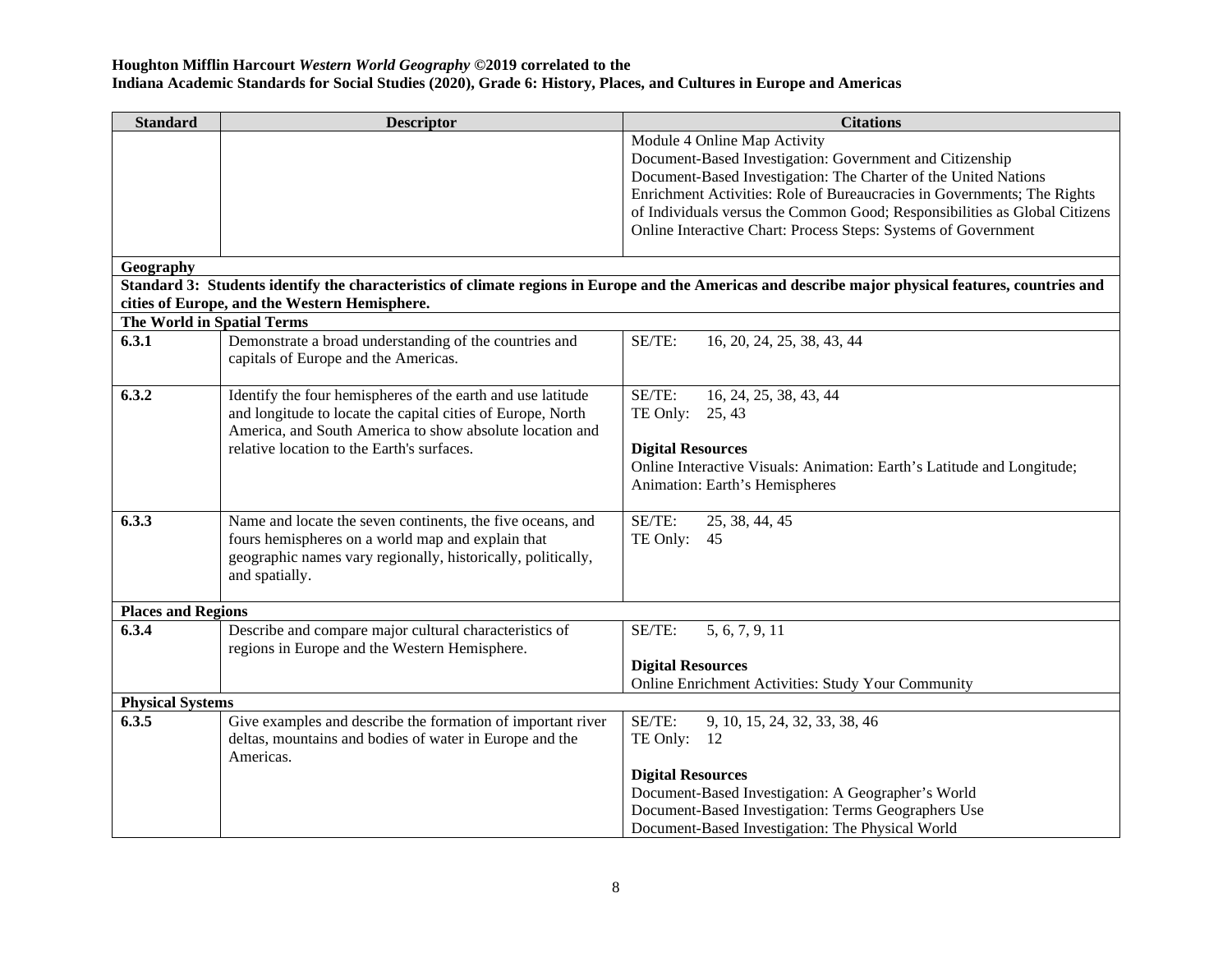| <b>Standard</b>      | <b>Descriptor</b>                                                                                                                                                                                                                               | <b>Citations</b>                                                                                                                               |
|----------------------|-------------------------------------------------------------------------------------------------------------------------------------------------------------------------------------------------------------------------------------------------|------------------------------------------------------------------------------------------------------------------------------------------------|
| 6.3.6                | Explain how ocean currents and winds influence climate<br>differences for Europe and the Americas.                                                                                                                                              | 38, 39, 46<br>SE/TE:                                                                                                                           |
|                      |                                                                                                                                                                                                                                                 | <b>Digital Resources</b>                                                                                                                       |
|                      |                                                                                                                                                                                                                                                 | Graphic Organizer, 46                                                                                                                          |
| 6.3.7                | Locate and describe the climate regions of Europe and the<br>Americas and explain how and why they differ.                                                                                                                                      | SE/TE:<br>5, 7, 9, 38, 39                                                                                                                      |
| 6.3.8                | Describe and compare major physical characteristics of<br>regions (biomes) of Europe and the Americas.                                                                                                                                          | 5, 7, 10, 38<br>SE/TE:                                                                                                                         |
| <b>Human Systems</b> |                                                                                                                                                                                                                                                 |                                                                                                                                                |
| 6.3.9                | Identify current patterns of population distribution and<br>growth in Europe and the Americas using a variety of<br>geographic representations such as maps, charts, graphs, and<br>satellite images and aerial photography. Evaluate different | SE/TE:<br>5, 7, 8, 9, 10, 11, 12, 13, 14, 15, 17, 20, 21, 22, 23<br>TE Only: 6, 8, 13, 19, 22<br><b>Digital Resources</b>                      |
|                      | push and pull factors trigger migrations.                                                                                                                                                                                                       | Document-Based Investigation: A Geographer's World                                                                                             |
|                      |                                                                                                                                                                                                                                                 | Document-Based Investigation: Satellite Technology                                                                                             |
|                      |                                                                                                                                                                                                                                                 | Document-Based Investigation: Computer Mapping                                                                                                 |
|                      |                                                                                                                                                                                                                                                 | Online Enrichment Activities: Improving Map Technology; Popular                                                                                |
|                      |                                                                                                                                                                                                                                                 | Projections                                                                                                                                    |
| 6.3.10               | Explain the ways cultural diffusion, invention, and innovation                                                                                                                                                                                  | SE/TE:<br>11, 12, 360                                                                                                                          |
|                      | change culture.                                                                                                                                                                                                                                 | TE Only:<br>100                                                                                                                                |
|                      |                                                                                                                                                                                                                                                 | <b>Digital Resources</b>                                                                                                                       |
|                      |                                                                                                                                                                                                                                                 | Online Interactive Maps: Cultural Diffusion of Baseball                                                                                        |
| 6.3.11               | Differentiate between the terms anthropology, archeology,                                                                                                                                                                                       | SE/TE:<br>6, 9, 10, 11, 12, 17                                                                                                                 |
|                      | and artifacts while explaining how these contribute to our                                                                                                                                                                                      |                                                                                                                                                |
|                      | understanding of societies in the present and the past.                                                                                                                                                                                         | <b>Digital Resources</b>                                                                                                                       |
|                      |                                                                                                                                                                                                                                                 | Enrichment Activities, 9d                                                                                                                      |
|                      |                                                                                                                                                                                                                                                 | Graphic Organizer, 11                                                                                                                          |
| <b>Economics</b>     |                                                                                                                                                                                                                                                 |                                                                                                                                                |
|                      |                                                                                                                                                                                                                                                 | Standard 4: Students examine the influence of physical and cultural factors upon the economic systems of countries in Europe and the Americas. |
| 6.4.1                | Give examples of how trade related to key developments in                                                                                                                                                                                       | SE/TE:<br>131, 132, 133, 134, 156-157, 179-180                                                                                                 |
|                      | the history of Europe and the Americas.                                                                                                                                                                                                         | TE Only: 134                                                                                                                                   |
|                      |                                                                                                                                                                                                                                                 | <b>Digital Resources</b>                                                                                                                       |
|                      |                                                                                                                                                                                                                                                 | Online Enrichment Activities: Analyzing Economic Sanctions; Solving                                                                            |
|                      |                                                                                                                                                                                                                                                 | <b>Global Security Problems</b>                                                                                                                |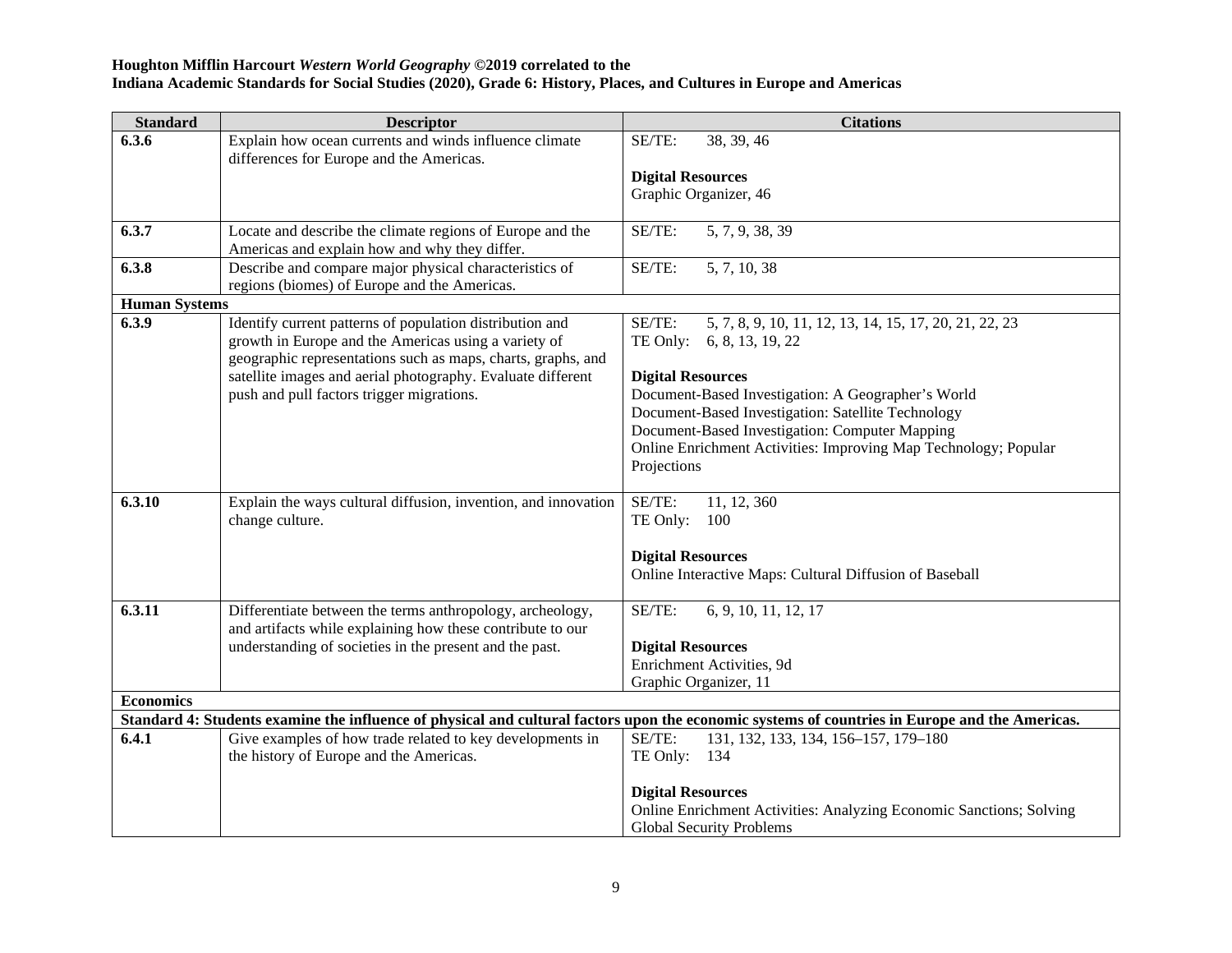| <b>Standard</b> | <b>Descriptor</b>                                                                                                                                                                                                     | <b>Citations</b>                                                                                                                                                                                                                                                                                                                                                                                                                                                                       |
|-----------------|-----------------------------------------------------------------------------------------------------------------------------------------------------------------------------------------------------------------------|----------------------------------------------------------------------------------------------------------------------------------------------------------------------------------------------------------------------------------------------------------------------------------------------------------------------------------------------------------------------------------------------------------------------------------------------------------------------------------------|
| 6.4.2           | Analyze how countries of Europe and the Americas have<br>been influenced by trade in different historical periods.                                                                                                    | 132, 133, 134, 156-157, 159-160, 179-180<br>SE/TE:<br><b>Digital Resources</b><br>Online Enrichment Activities, Analyzing Economic Sanctions; Solving                                                                                                                                                                                                                                                                                                                                  |
|                 |                                                                                                                                                                                                                       | Global Security Problems, Role of Bureaucracies in Governments; The<br>Rights of Individuals versus the Common Good                                                                                                                                                                                                                                                                                                                                                                    |
| 6.4.3           | Explain why international trade requires a system for<br>exchanging currency between various countries.                                                                                                               | SE/TE:<br>156-157, 159-160, 174<br>TE Only:<br>162<br><b>Digital Resources</b><br>Online Enrichment Activities, Analyzing Economic Sanctions; Solving                                                                                                                                                                                                                                                                                                                                  |
|                 |                                                                                                                                                                                                                       | <b>Global Security Problems</b>                                                                                                                                                                                                                                                                                                                                                                                                                                                        |
| 6.4.4           | Describe how different economic systems (traditional,<br>command, market and mixed) in Europe and the Americas<br>answer the basic economic questions on what to produce,<br>how to produce, and for whom to produce. | SE/TE:<br>159-160, 164-165, 167, 174, 177<br>TE Only:<br>166, 177<br><b>Digital Resources</b><br>Online Enrichment Activities: Analyzing Economic Sanctions; Solving<br><b>Global Security Problems</b><br>Online Interactive Graphs: Supply and Demand<br>Document-Based Investigation: Availability of Resources<br>Document-Based Investigation: Economics<br>Online Interactive Visuals: Carousel: Types of Economic Systems<br>Online Interactive Table: Compare Economic Systems |
| 6.4.5           | Compare the standard of living of various countries of<br>Europe and the Americas today using Gross Domestic<br>Product (GDP) per capita as an indicator.                                                             | 159-160, 179-180<br>SE/TE:<br><b>Digital Resources</b><br>Online Enrichment Activities, Analyzing Economic Sanctions; Solving<br><b>Global Security Problems</b>                                                                                                                                                                                                                                                                                                                       |
| 6.4.6           | Analyze current economic issues in the countries of Europe<br>or the Americas using a variety of information resources.                                                                                               | SE/TE:<br>133, 156-157, 159-160, 164-165, 179-180<br><b>Digital Resources</b><br>Online Enrichment Activities, Analyzing Economic Sanctions; Solving<br>Global Security Problems; Natural Resources Are Economic Resources                                                                                                                                                                                                                                                             |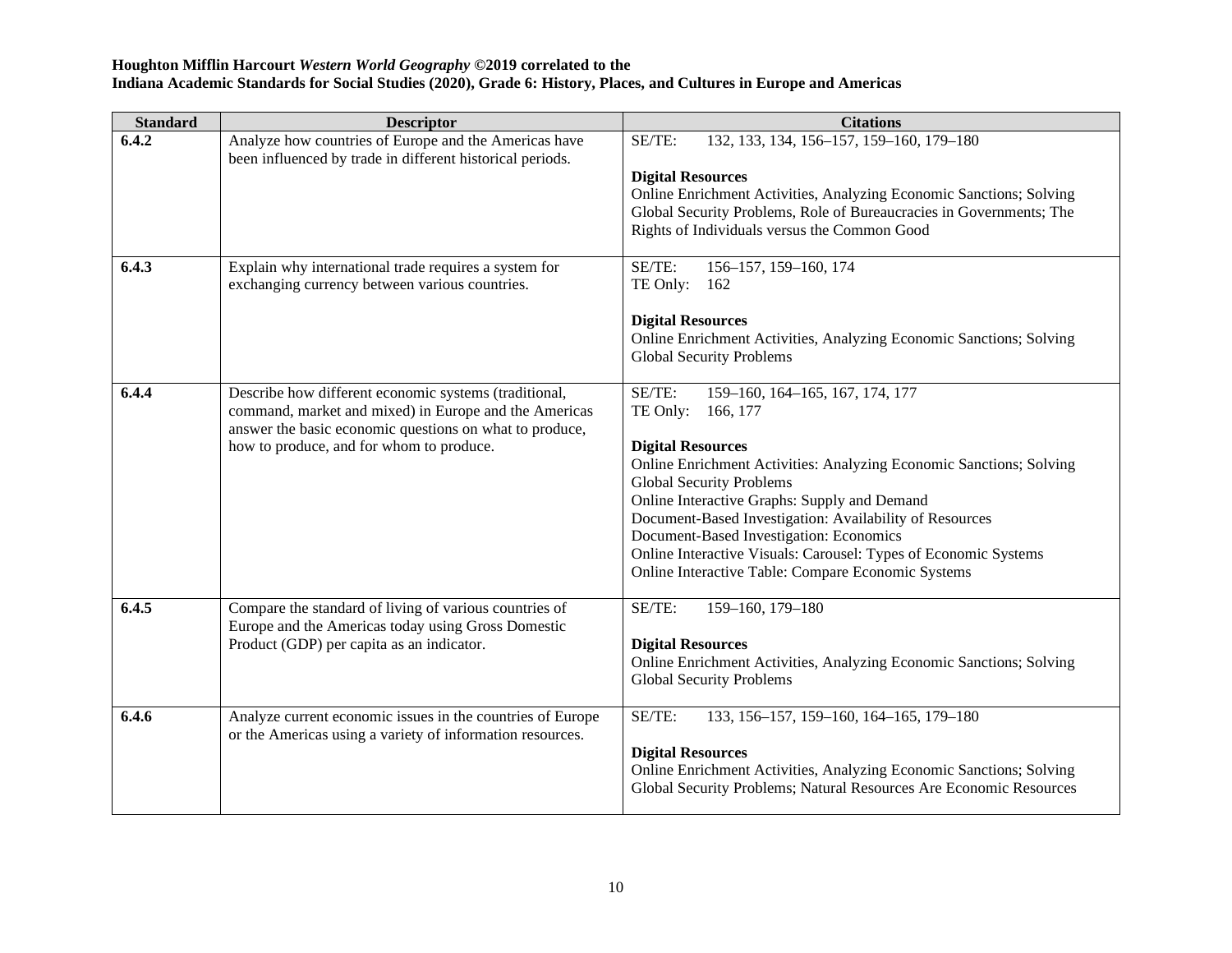| <b>Standard</b>          | <b>Descriptor</b>                                                                                              | <b>Citations</b>                                                                                                                                         |
|--------------------------|----------------------------------------------------------------------------------------------------------------|----------------------------------------------------------------------------------------------------------------------------------------------------------|
| 6.4.7                    | Identify economic connections between the local community                                                      | 159-160, 179-180<br>SE/TE:                                                                                                                               |
|                          | and the countries of Europe and the Americas, and identify                                                     |                                                                                                                                                          |
|                          | job skills needed to be successful in the workplace                                                            | <b>Digital Resources</b><br>Online Enrichment Activities: Analyzing Economic Sanctions; Solving                                                          |
|                          |                                                                                                                | Global Security Problems; Teen Chef; Natural Resources Are Economic                                                                                      |
|                          |                                                                                                                | Resources; A Student-Run Bank; Earning Money                                                                                                             |
|                          |                                                                                                                |                                                                                                                                                          |
| 6.4.8                    | Define how European and American countries utilize a                                                           | SE/TE:<br>159-160, 165-166, 179-180                                                                                                                      |
|                          | welfare state system, and then identify ways that societies                                                    |                                                                                                                                                          |
|                          | engage with helpful and harmful externalities in Europe and                                                    | <b>Digital Resources</b>                                                                                                                                 |
|                          | the Americas.                                                                                                  | Online Interactive Visuals: Carousel: Types of Economic Systems                                                                                          |
|                          |                                                                                                                | Online Interactive Table: Compare Economic Systems 166                                                                                                   |
| 6.4.9                    | Explain how saving and investing help increase productivity                                                    | SE/TE:<br>159-160, 167, 173-174, 176, 177                                                                                                                |
|                          | and economic growth and compare and contrast individual                                                        | TE Only:<br>176, 177                                                                                                                                     |
|                          | saving and investing options.                                                                                  |                                                                                                                                                          |
|                          |                                                                                                                | <b>Digital Resources</b>                                                                                                                                 |
|                          |                                                                                                                | Online Enrichment Activities: A Student-Run Bank; Earning Money;                                                                                         |
|                          |                                                                                                                | Spending Money Wisely                                                                                                                                    |
|                          | Learning Outcome for Literacy in History/Social Studies Learning                                               |                                                                                                                                                          |
|                          |                                                                                                                | LH.1: Read and comprehend history/social studies texts independently and proficiently, and write effectively for a variety of discipline-specific tasks, |
| purposes, and audiences. |                                                                                                                |                                                                                                                                                          |
| 6-8.LH.1.1               | Read and comprehend history/social studies texts within a                                                      | This standard is addressed throughout the program. Representative pages:                                                                                 |
|                          | range of complexity appropriate for grades 6-8 independently                                                   | SE/TE:<br>4, 37, 154-155, 186-187, 248, 272-273, 276, 291, 293, 358-                                                                                     |
|                          | and proficiently by the end of grade 8.                                                                        | 359                                                                                                                                                      |
| 6-8.LH.1.2               | Write routinely over a variety of timeframes for a range of                                                    | This standard is addressed throughout the program. Representative pages:                                                                                 |
|                          | discipline-specific tasks, purposes, and audiences.                                                            | SE/TE:<br>37, 127, 155, 187, 221, 273, 293, 319, 359, 413, 465                                                                                           |
|                          |                                                                                                                |                                                                                                                                                          |
|                          | <b>Key Ideas and Textual Support (Reading)</b>                                                                 |                                                                                                                                                          |
|                          | LH.2: Extract and construct meaning from history/social studies texts using a variety of comprehension skills. |                                                                                                                                                          |
| 6-8.LH.2.1               | Cite specific textual evidence to support analysis of primary                                                  | SE/TE:<br>185, 187, 271, 273, 322, 359                                                                                                                   |
|                          | and secondary sources.                                                                                         |                                                                                                                                                          |
| 6-8.LH.2.2               | Determine the central ideas or information of a primary or                                                     | SE/TE:<br>94, 127, 322, 359, 362, 413, 463, 465                                                                                                          |
|                          | secondary source; provide an accurate summary of the source                                                    |                                                                                                                                                          |
|                          | distinct from prior knowledge or opinions.                                                                     |                                                                                                                                                          |
|                          |                                                                                                                |                                                                                                                                                          |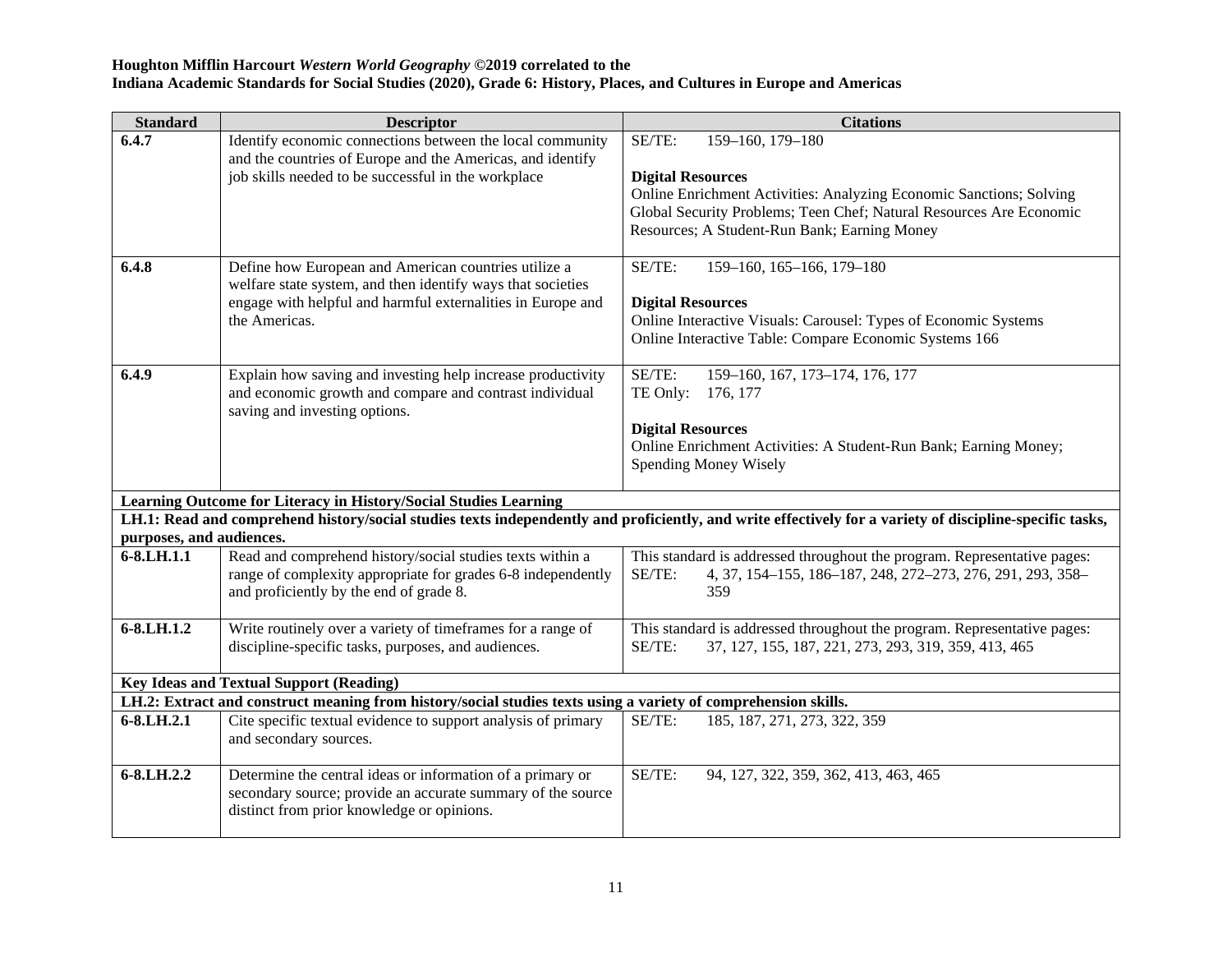| <b>Standard</b>                 | <b>Descriptor</b>                                                                                                              | <b>Citations</b>                                                         |
|---------------------------------|--------------------------------------------------------------------------------------------------------------------------------|--------------------------------------------------------------------------|
| $6 - 8$ .LH.2.3                 | Identify key steps in a text's description of a process related                                                                | SE/TE:<br>14, 60, 62, 68, 76, 77, 82, 153, 155                           |
|                                 | to history/social studies (Examples: how a bill becomes a                                                                      |                                                                          |
|                                 | law, how interest rates are raised or lowered).                                                                                |                                                                          |
|                                 | <b>Structural Elements and Organization (Reading)</b>                                                                          |                                                                          |
|                                 | LH.3: Build understanding of history/social studies texts, using knowledge, structural organization, and author's purpose.     |                                                                          |
| 6-8.LH.3.1                      | Determine the meaning of words and phrases as they are used                                                                    | This standard is addressed throughout the program. Representative pages: |
|                                 | in a text, including vocabulary specific to domains related to                                                                 | 10, 46, 67, 91, 307, 318<br>SE/TE:                                       |
|                                 | history/social studies.                                                                                                        |                                                                          |
|                                 |                                                                                                                                | <b>Digital Resources</b>                                                 |
|                                 |                                                                                                                                | Online Flip Cards                                                        |
| 6-8.LH.3.2                      | Describe how a text presents information (Examples:                                                                            | This standard is addressed throughout the program. Representative pages: |
|                                 | sequentially, comparatively, causally).                                                                                        | 125, 127, 130, 153, 155, 224, 245, 271, 273, 296, 319<br>SE/TE:          |
|                                 |                                                                                                                                |                                                                          |
| 6-8.LH.3.3                      | Identify aspects of a text that reveal an author's perspective                                                                 | This standard is addressed throughout the program. Representative pages: |
|                                 | or purpose (Examples: loaded language, inclusion or                                                                            | SE/TE:<br>185, 187, 362                                                  |
|                                 | avoidance of particular facts).                                                                                                |                                                                          |
|                                 | <b>Synthesis and Connection of Ideas (Reading)</b>                                                                             |                                                                          |
|                                 | LH.4: Build understanding of history/social studies texts by synthesizing and connecting ideas and evaluating specific claims. |                                                                          |
| 6-8.LH.4.1                      | Integrate visual information (Examples: charts, graphs,                                                                        | This standard is addressed throughout the program. Representative pages: |
|                                 | photographs, videos, or maps) with other information in print                                                                  | SE/TE:<br>35, 37, 89, 91, 219, 221, 243, 245, 317, 319, 411, 413         |
|                                 | and digital texts.                                                                                                             |                                                                          |
| 6-8.LH.4.2                      | Distinguish among fact, opinion, and reasoned judgment in a                                                                    | This standard is addressed throughout the program. Representative pages: |
|                                 | text.                                                                                                                          | SE/TE:<br>185, 187                                                       |
|                                 |                                                                                                                                |                                                                          |
| 6-8.LH.4.3                      | Compare and contrast treatments of the same topic in a                                                                         | SE/TE:<br>463, 465                                                       |
|                                 | primary and secondary source.                                                                                                  |                                                                          |
| <b>Writing Genres (Writing)</b> |                                                                                                                                |                                                                          |
|                                 | LH.5: Write for different purposes and to specific audiences or people.                                                        |                                                                          |
| 6-8.LH.5.1                      | Write arguments focused on discipline-specific content.                                                                        | SE/TE:<br>155, 413                                                       |
|                                 |                                                                                                                                |                                                                          |
| 6-8.LH.5.2                      | Write informative texts, including analyses of historical                                                                      | This standard is addressed throughout the program. Representative pages: |
|                                 | events.                                                                                                                        | SE/TE:<br>37, 127, 187, 221, 273, 319, 359, 489                          |
|                                 |                                                                                                                                |                                                                          |